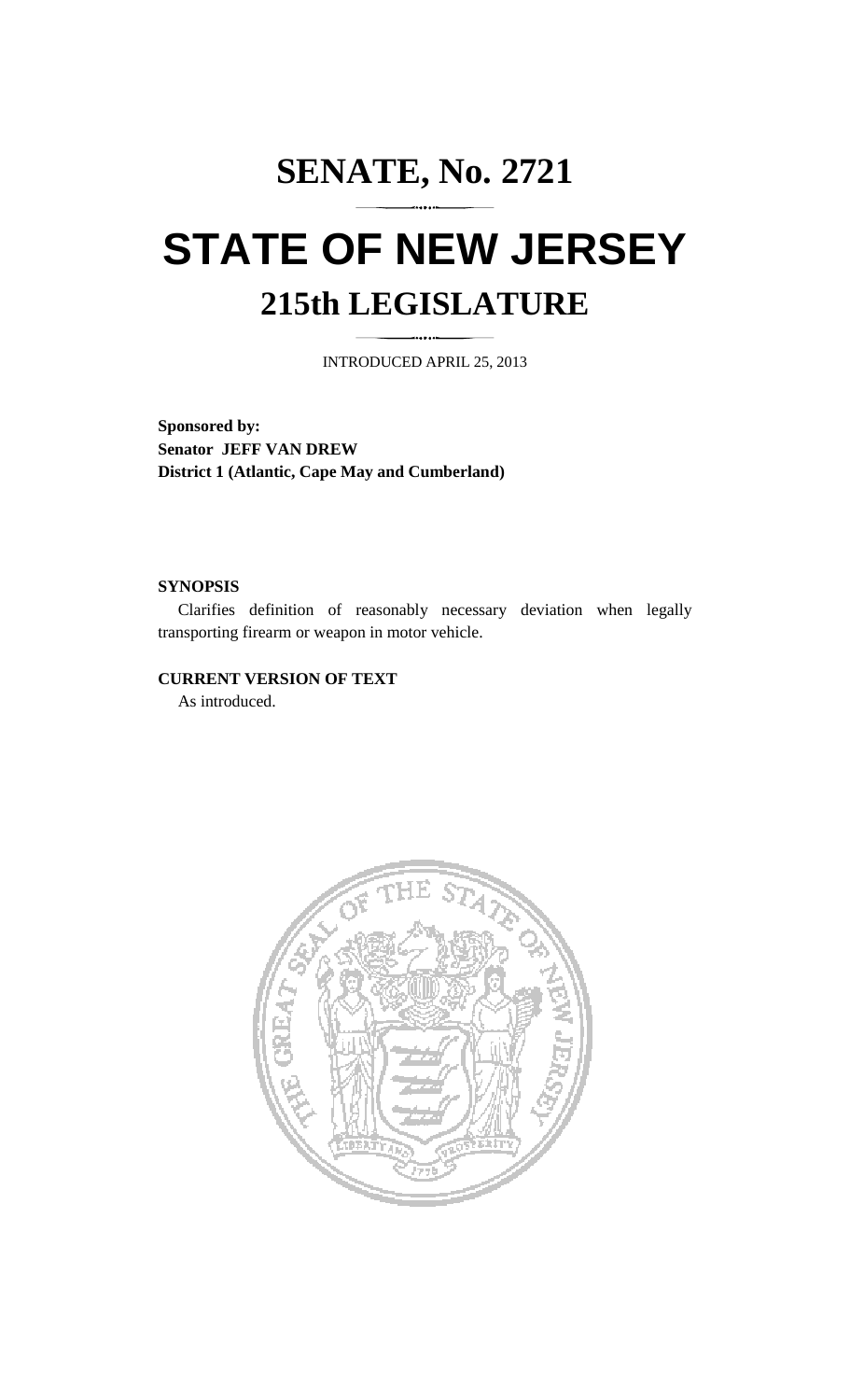1 **AN ACT** concerning the transporting of certain firearms and 2 weapons and amending N.J.S.2C:39-6. 3 4 **BE IT ENACTED** *by the Senate and General Assembly of the State*  5 *of New Jersey:* 6 7 1. N.J.S.2C:39-6 is amended to read as follows: 8 2C:39-6. a. Provided a person complies with the requirements of 9 subsection j. of this section, N.J.S.2C:39-5 does not apply to: 10 (1) Members of the Armed Forces of the United States or of the 11 National Guard while actually on duty, or while traveling between 12 places of duty and carrying authorized weapons in the manner 13 prescribed by the appropriate military authorities; 14 (2) Federal law enforcement officers, and any other federal 15 officers and employees required to carry firearms in the 16 performance of their official duties; 17 (3) Members of the State Police and, under conditions 18 prescribed by the superintendent, members of the Marine Law 19 Enforcement Bureau of the Division of State Police; 20 (4) A sheriff, undersheriff, sheriff's officer, county prosecutor, 21 assistant prosecutor, prosecutor's detective or investigator, deputy 22 attorney general or State investigator employed by the Division of 23 Criminal Justice of the Department of Law and Public Safety, 24 investigator employed by the State Commission of Investigation, 25 inspector of the Alcoholic Beverage Control Enforcement Bureau of 26 the Division of State Police in the Department of Law and Public 27 Safety authorized to carry such weapons by the Superintendent of 28 State Police, State park police officer, or State conservation officer; 29 (5) Except as hereinafter provided, a prison or jail warden of 30 any penal institution in this State or his deputies, or an employee of 31 the Department of Corrections engaged in the interstate 32 transportation of convicted offenders, while in the performance of 33 his duties, and when required to possess the weapon by his superior 34 officer, or a corrections officer or keeper of a penal institution in 35 this State at all times while in the State of New Jersey, provided he 36 annually passes an examination approved by the superintendent 37 testing his proficiency in the handling of firearms; 38 (6) A civilian employee of the United States Government under 39 the supervision of the commanding officer of any post, camp, 40 station, base or other military or naval installation located in this 41 State who is required, in the performance of his official duties, to 42 carry firearms, and who is authorized to carry such firearms by said 43 commanding officer, while in the actual performance of his official

 **Matter underlined thus is new matter.** 

44 duties;

**EXPLANATION – Matter enclosed in bold-faced brackets** [**thus**] **in the above bill is not enacted and is intended to be omitted in the law.**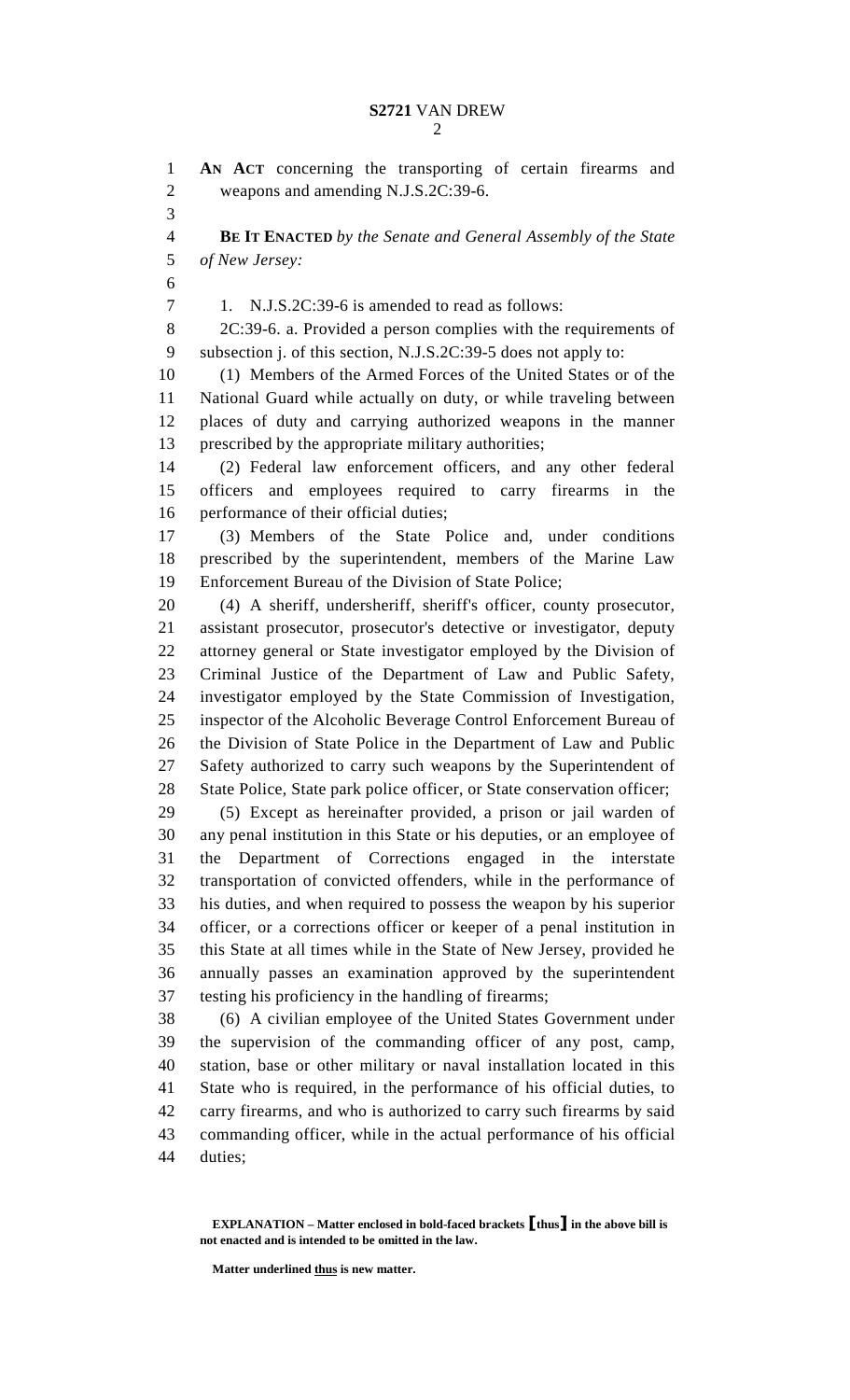1 (7) (a) A regularly employed member, including a detective, of 2 the police department of any county or municipality, or of any 3 State, interstate, municipal or county park police force or boulevard 4 police force, at all times while in the State of New Jersey;

5 (b) A special law enforcement officer authorized to carry a 6 weapon as provided in subsection b. of section 7 of P.L.1985, c.439 7 (C.40A:14-146.14);

8 (c) An airport security officer or a special law enforcement 9 officer appointed by the governing body of any county or 10 municipality, except as provided in subsection (b) of this section, or 11 by the commission, board or other body having control of a county 12 park or airport or boulevard police force, while engaged in the 13 actual performance of his official duties and when specifically 14 authorized by the governing body to carry weapons;

15 (8) A full-time, paid member of a paid or part-paid fire 16 department or force of any municipality who is assigned full-time 17 or part-time to an arson investigation unit created pursuant to 18 section 1 of P.L.1981, c.409 (C.40A:14-7.1) or to the county arson 19 investigation unit in the county prosecutor's office, while either 20 engaged in the actual performance of arson investigation duties or 21 while actually on call to perform arson investigation duties and 22 when specifically authorized by the governing body or the county 23 prosecutor, as the case may be, to carry weapons. Prior to being 24 permitted to carry a firearm, such a member shall take and 25 successfully complete a firearms training course administered by 26 the Police Training Commission pursuant to P.L.1961, c.56 27 (C.52:17B-66 et seq.), and shall annually qualify in the use of a 28 revolver or similar weapon prior to being permitted to carry a 29 firearm;

30 (9) A juvenile corrections officer in the employment of the 31 Juvenile Justice Commission established pursuant to section 2 of 32 P.L.1995, c.284 (C.52:17B-170) subject to the regulations 33 promulgated by the commission;

34 (10) A designated employee or designated licensed agent for a 35 nuclear power plant under license of the Nuclear Regulatory 36 Commission, while in the actual performance of his official duties, 37 if the federal licensee certifies that the designated employee or 38 designated licensed agent is assigned to perform site protection, 39 guard, armed response or armed escort duties and is appropriately 40 trained and qualified, as prescribed by federal regulation, to 41 perform those duties. Any firearm utilized by an employee or agent 42 for a nuclear power plant pursuant to this paragraph shall be 43 returned each day at the end of the employee's or agent's authorized 44 official duties to the employee's or agent's supervisor. All firearms 45 returned each day pursuant to this paragraph shall be stored in 46 locked containers located in a secure area;

47 (11) A county corrections officer at all times while in the State of 48 New Jersey, provided he annually passes an examination approved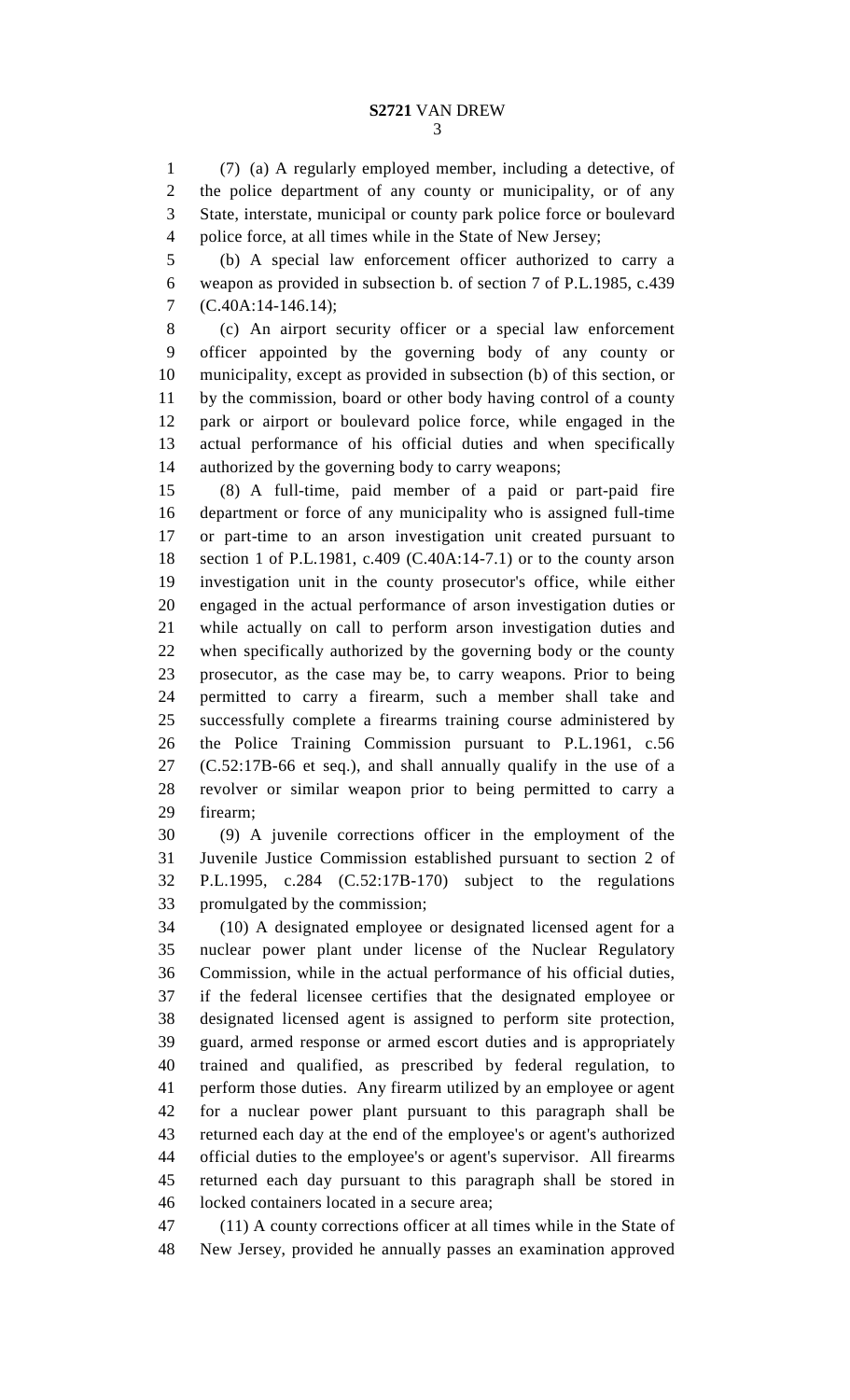1 by the superintendent testing his proficiency in the handling of 2 firearms. 3 b. Subsections a., b. and c. of N.J.S.2C:39-5 do not apply to: 4 (1) A law enforcement officer employed by a governmental 5 agency outside of the State of New Jersey while actually engaged in 6 his official duties, provided, however, that he has first notified the 7 superintendent or the chief law enforcement officer of the 8 municipality or the prosecutor of the county in which he is engaged; 9 or 10 (2) A licensed dealer in firearms and his registered employees 11 during the course of their normal business while traveling to and 12 from their place of business and other places for the purpose of 13 demonstration, exhibition or delivery in connection with a sale, 14 provided, however, that the weapon is carried in the manner 15 specified in subsection g. of this section. 16 c. Provided a person complies with the requirements of 17 subsection j. of this section, subsections b. and c. of N.J.S.2C:39-5 18 do not apply to: 19 (1) A special agent of the Division of Taxation who has passed 20 an examination in an approved police training program testing 21 proficiency in the handling of any firearm which he may be 22 required to carry, while in the actual performance of his official 23 duties and while going to or from his place of duty, or any other 24 police officer, while in the actual performance of his official duties; 25 (2) A State deputy conservation officer or a full-time employee 26 of the Division of Parks and Forestry having the power of arrest and 27 authorized to carry weapons, while in the actual performance of his 28 official duties; 29 (3) (Deleted by amendment, P.L.1986, c.150.) 30 (4) A court attendant serving as such under appointment by the 31 sheriff of the county or by the judge of any municipal court or other 32 court of this State, while in the actual performance of his official 33 duties; 34 (5) A guard in the employ of any railway express company, 35 banking or building and loan or savings and loan institution of this 36 State, while in the actual performance of his official duties; 37 (6) A member of a legally recognized military organization

38 while actually under orders or while going to or from the prescribed 39 place of meeting and carrying the weapons prescribed for drill, 40 exercise or parade;

41 (7) A humane law enforcement officer of the New Jersey 42 Society for the Prevention of Cruelty to Animals or of a county 43 society for the prevention of cruelty to animals, while in the actual 44 performance of his duties;

45 (8) An employee of a public utilities corporation actually 46 engaged in the transportation of explosives;

47 (9) A railway policeman, except a transit police officer of the 48 New Jersey Transit Police Department, at all times while in the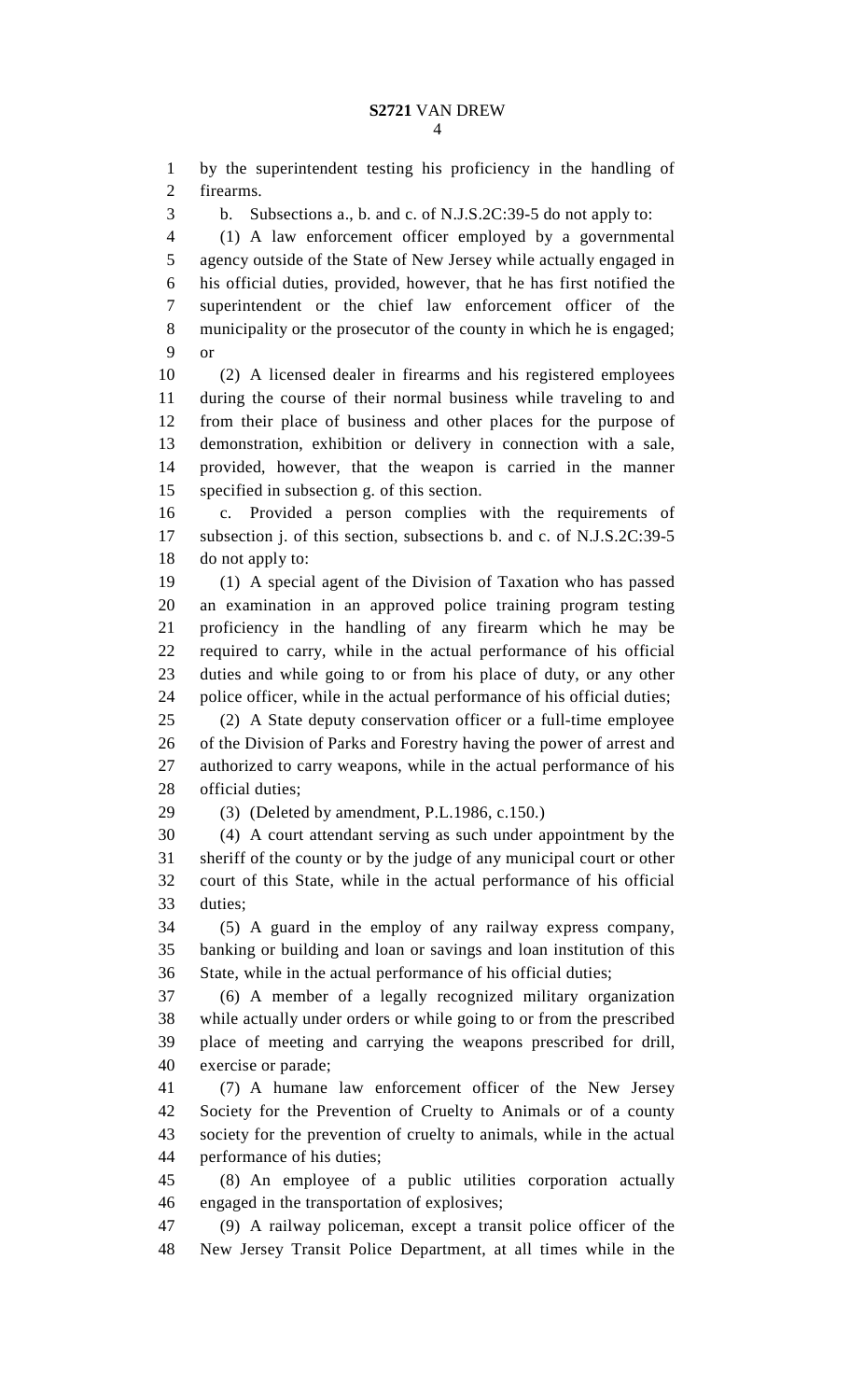1 State of New Jersey, provided that he has passed an approved police 2 academy training program consisting of at least 280 hours. The 3 training program shall include, but need not be limited to, the 4 handling of firearms, community relations, and juvenile relations;

5 (10) A campus police officer appointed under P.L.1970, c.211 6 (C.18A:6-4.2 et seq.) at all times. Prior to being permitted to carry 7 a firearm, a campus police officer shall take and successfully 8 complete a firearms training course administered by the Police 9 Training Commission, pursuant to P.L.1961, c.56 (C.52:17B-66 et 10 seq.), and shall annually qualify in the use of a revolver or similar 11 weapon prior to being permitted to carry a firearm;

12 (11) (Deleted by amendment, P.L.2003, c.168).

13 (12) A transit police officer of the New Jersey Transit Police 14 Department, at all times while in the State of New Jersey, provided 15 the officer has satisfied the training requirements of the Police 16 Training Commission, pursuant to subsection c. of section 2 of 17 P.L.1989, c.291 (C.27:25-15.1);

18 (13) A parole officer employed by the State Parole Board at all 19 times. Prior to being permitted to carry a firearm, a parole officer 20 shall take and successfully complete a basic course for regular 21 police officer training administered by the Police Training 22 Commission, pursuant to P.L.1961, c.56 (C.52:17B-66 et seq.), and 23 shall annually qualify in the use of a revolver or similar weapon 24 prior to being permitted to carry a firearm;

25 (14) A Human Services police officer at all times while in the 26 State of New Jersey, as authorized by the Commissioner of Human 27 Services;

28 (15) A person or employee of any person who, pursuant to and as 29 required by a contract with a governmental entity, supervises or 30 transports persons charged with or convicted of an offense;

31 (16) A housing authority police officer appointed under 32 P.L.1997, c.210 (C.40A:14-146.19 et al.) at all times while in the 33 State of New Jersey; or

34 (17) A probation officer assigned to the "Probation Officer 35 Community Safety Unit" created by section 2 of P.L.2001, c.362 36 (C.2B:10A-2) while in the actual performance of the probation 37 officer's official duties. Prior to being permitted to carry a firearm, 38 a probation officer shall take and successfully complete a basic 39 course for regular police officer training administered by the Police 40 Training Commission, pursuant to P.L.1961, c.56 (C.52:17B-66 et 41 seq.), and shall annually qualify in the use of a revolver or similar 42 weapon prior to being permitted to carry a firearm.

43 d. (1) Subsections c. and d. of N.J.S.2C:39-5 do not apply to 44 antique firearms, provided that such antique firearms are unloaded 45 or are being fired for the purposes of exhibition or demonstration at 46 an authorized target range or in such other manner as has been 47 approved in writing by the chief law enforcement officer of the 48 municipality in which the exhibition or demonstration is held, or if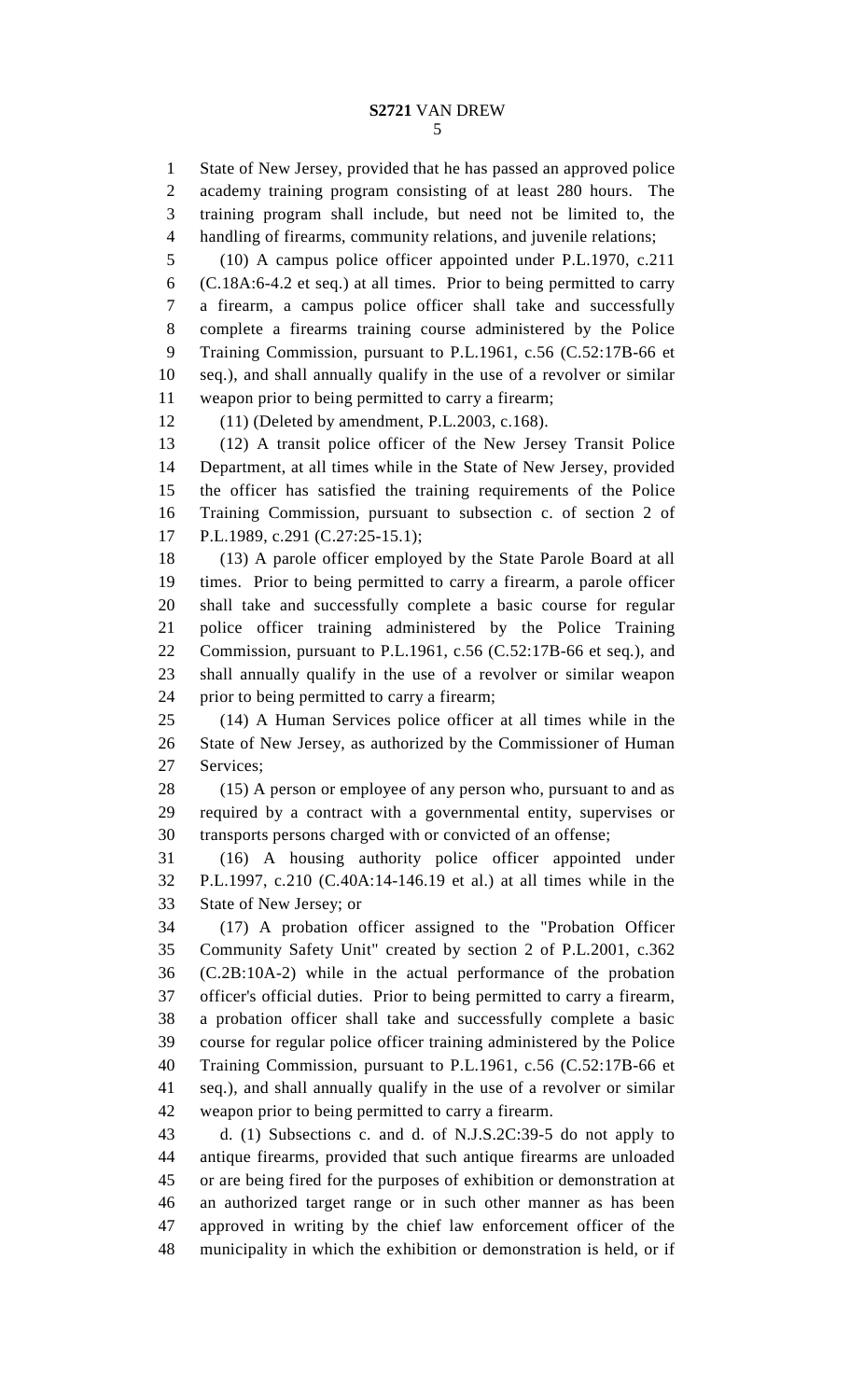1 not held on property under the control of a particular municipality, 2 the superintendent. 3 (2) Subsection a. of N.J.S.2C:39-3 and subsection d. of

4 N.J.S.2C:39-5 do not apply to an antique cannon that is capable of 5 being fired but that is unloaded and immobile, provided that the 6 antique cannon is possessed by (a) a scholastic institution, a 7 museum, a municipality, a county or the State, or (b) a person who 8 obtained a firearms purchaser identification card as specified in 9 N.J.S.2C:58-3.

10 (3) Subsection a. of N.J.S.2C:39-3 and subsection d. of 11 N.J.S.2C:39-5 do not apply to an unloaded antique cannon that is 12 being transported by one eligible to possess it, in compliance with 13 regulations the superintendent may promulgate, between its 14 permanent location and place of purchase or repair.

15 (4) Subsection a. of N.J.S.2C:39-3 and subsection d. of 16 N.J.S.2C:39-5 do not apply to antique cannons that are being loaded 17 or fired by one eligible to possess an antique cannon, for purposes 18 of exhibition or demonstration at an authorized target range or in 19 the manner as has been approved in writing by the chief law 20 enforcement officer of the municipality in which the exhibition or 21 demonstration is held, or if not held on property under the control 22 of a particular municipality, the superintendent, provided that 23 performer has given at least 30 days' notice to the superintendent.

24 (5) Subsection a. of N.J.S.2C:39-3 and subsection d. of 25 N.J.S.2C:39-5 do not apply to the transportation of unloaded 26 antique cannons directly to or from exhibitions or demonstrations 27 authorized under paragraph (4) of subsection d. of this section, 28 provided that the transportation is in compliance with safety 29 regulations the superintendent may promulgate. Nor do those 30 subsections apply to transportation directly to or from exhibitions or 31 demonstrations authorized under the law of another jurisdiction, 32 provided that the superintendent has been given 30 days' notice and 33 that the transportation is in compliance with safety regulations the 34 superintendent may promulgate.

35 e. Nothing in subsections b., c. and d. of N.J.S.2C:39-5 shall be 36 construed to prevent a person keeping or carrying about his place of 37 business, residence, premises or other land owned or possessed by 38 him, any firearm, or from carrying the same, in the manner 39 specified in subsection g. of this section, from any place of 40 purchase to his residence or place of business, between his dwelling 41 and his place of business, between one place of business or 42 residence and another when moving, or between his dwelling or 43 place of business and place where such firearms are repaired, for 44 the purpose of repair. For the purposes of this section, a place of 45 business shall be deemed to be a fixed location.

46 f. Nothing in subsections b., c. and d. of N.J.S.2C:39-5 shall be 47 construed to prevent: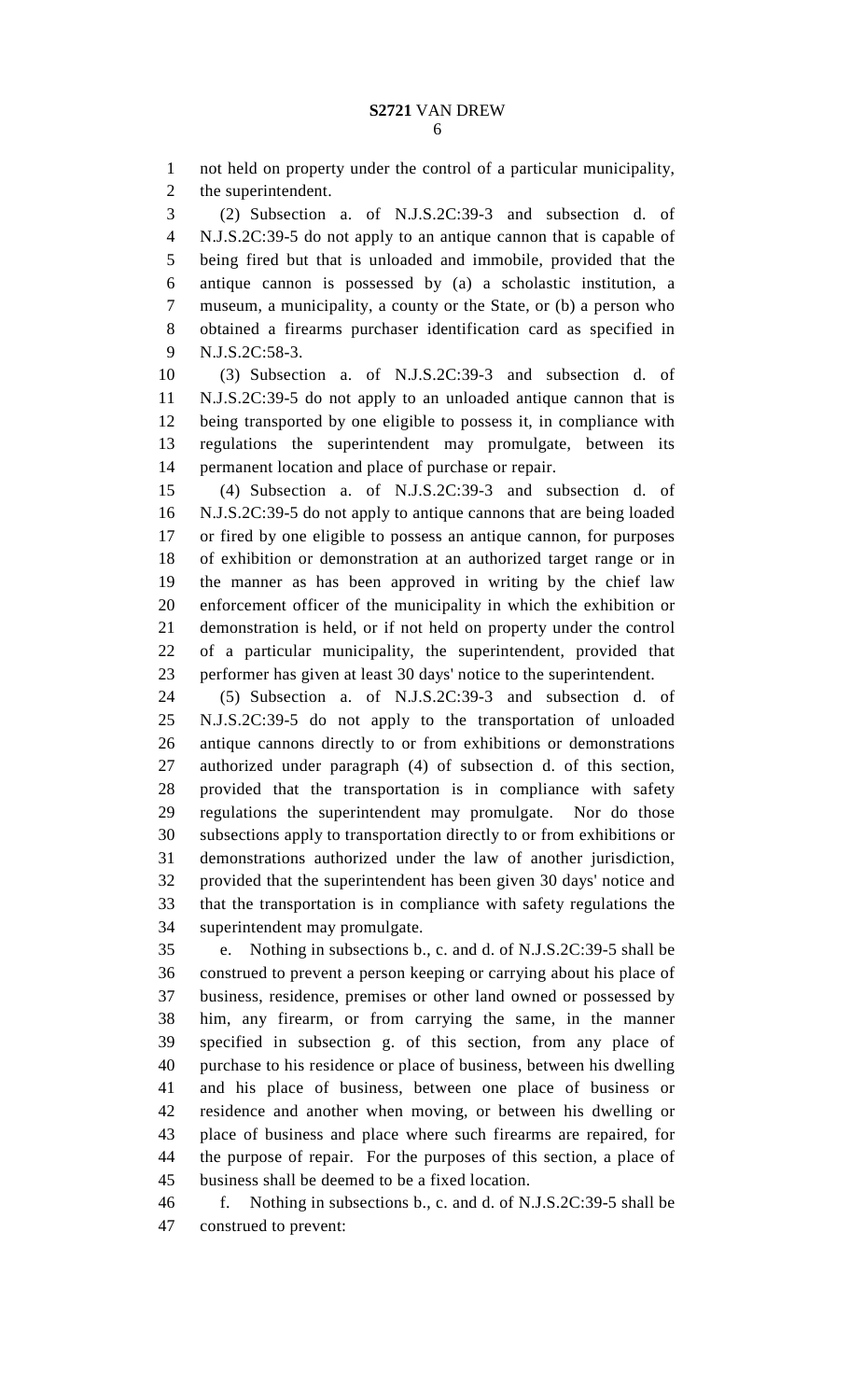1 (1) A member of any rifle or pistol club organized in accordance 2 with the rules prescribed by the National Board for the Promotion 3 of Rifle Practice, in going to or from a place of target practice, 4 carrying such firearms as are necessary for said target practice, 5 provided that the club has filed a copy of its charter with the 6 superintendent and annually submits a list of its members to the 7 superintendent and provided further that the firearms are carried in 8 the manner specified in subsection g. of this section;

9 (2) A person carrying a firearm or knife in the woods or fields 10 or upon the waters of this State for the purpose of hunting, target 11 practice or fishing, provided that the firearm or knife is legal and 12 appropriate for hunting or fishing purposes in this State and he has 13 in his possession a valid hunting license, or, with respect to fresh 14 water fishing, a valid fishing license;

15 (3) A person transporting any firearm or knife while traveling:

16 (a) Directly to or from any place for the purpose of hunting or 17 fishing, provided the person has in his possession a valid hunting or 18 fishing license; or

19 (b) Directly to or from any target range, or other authorized 20 place for the purpose of practice, match, target, trap or skeet 21 shooting exhibitions, provided in all cases that during the course of 22 the travel all firearms are carried in the manner specified in 23 subsection g. of this section and the person has complied with all 24 the provisions and requirements of Title 23 of the Revised Statutes 25 and any amendments thereto and all rules and regulations 26 promulgated thereunder; or

27 (c) In the case of a firearm, directly to or from any exhibition or 28 display of firearms which is sponsored by any law enforcement 29 agency, any rifle or pistol club, or any firearms collectors club, for 30 the purpose of displaying the firearms to the public or to the 31 members of the organization or club, provided, however, that not 32 less than 30 days prior to the exhibition or display, notice of the 33 exhibition or display shall be given to the Superintendent of the 34 State Police by the sponsoring organization or club, and the sponsor 35 has complied with such reasonable safety regulations as the 36 superintendent may promulgate. Any firearms transported pursuant 37 to this section shall be transported in the manner specified in 38 subsection g. of this section;

39 (4) A person from keeping or carrying about a private or 40 commercial aircraft or any boat, or from transporting to or from 41 such vessel for the purpose of installation or repair a visual distress 42 signaling device approved by the United States Coast Guard.

43 g. All weapons being transported under paragraph (2) of 44 subsection b., subsection e., or paragraph (1) or (3) of subsection f. 45 of this section shall be carried unloaded and contained in a closed 46 and fastened case, gunbox, securely tied package, or locked in the 47 trunk of the automobile in which it is being transported, and in the 48 course of travel shall include only such deviations as are reasonably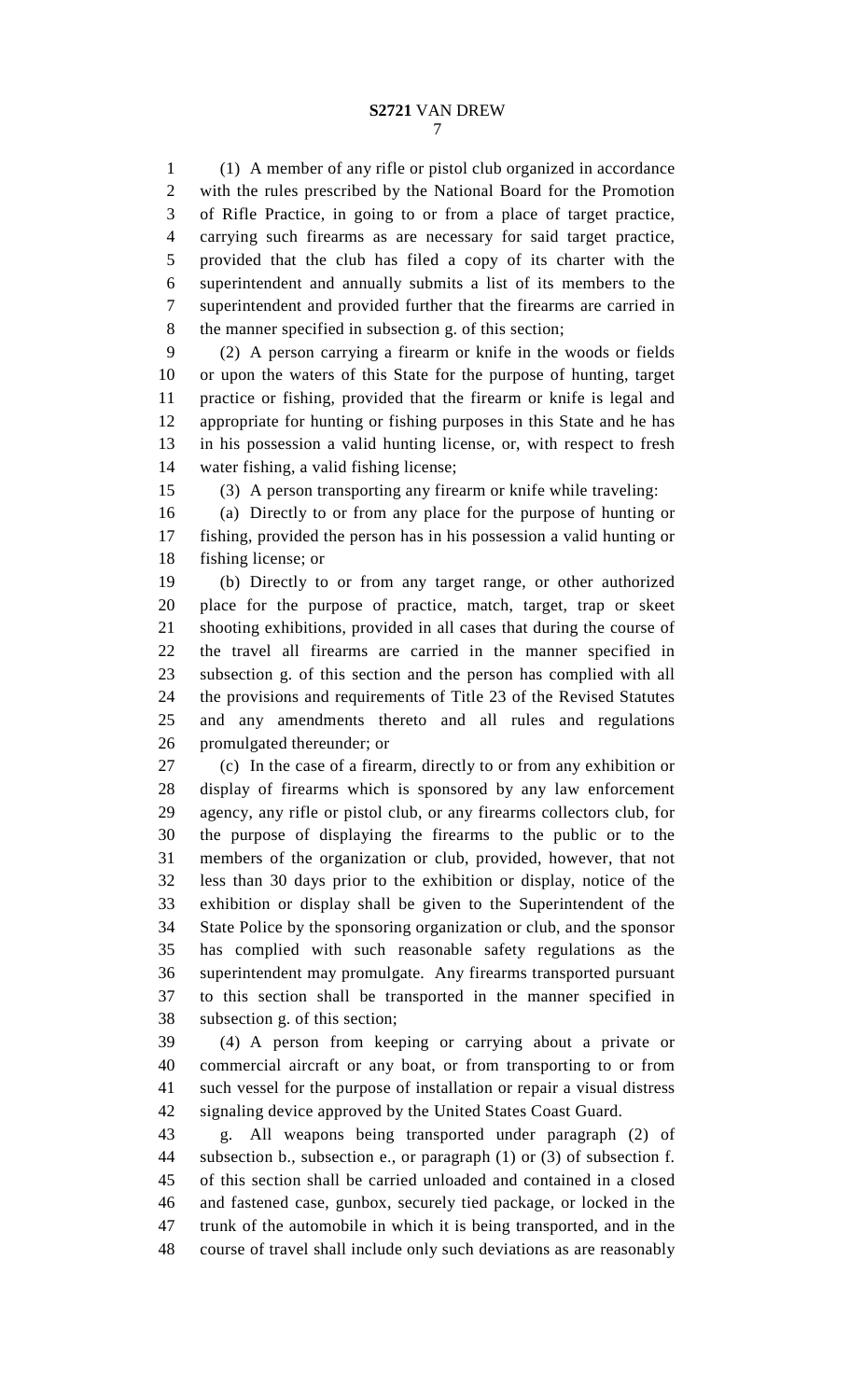#### **S2721** VAN DREW 8

1 necessary under the circumstances. Reasonably necessary 2 deviations shall include, but not be limited to, collecting and 3 discharging passengers; purchasing gasoline, food, medicine, or 4 other supplies; using a restroom; or contending with an emergency 5 situation. 6 h. Nothing in subsection d. of N.J.S.2C:39-5 shall be construed 7 to prevent any employee of a public utility, as defined in R.S.48:2- 8 13, doing business in this State or any United States Postal Service 9 employee, while in the actual performance of duties which 10 specifically require regular and frequent visits to private premises, 11 from possessing, carrying or using any device which projects, 12 releases or emits any substance specified as being noninjurious to 13 canines or other animals by the Commissioner of Health [and 14 Senior Services] and which immobilizes only on a temporary basis 15 and produces only temporary physical discomfort through being 16 vaporized or otherwise dispensed in the air for the sole purpose of 17 repelling canine or other animal attacks. 18 The device shall be used solely to repel only those canine or 19 other animal attacks when the canines or other animals are not 20 restrained in a fashion sufficient to allow the employee to properly 21 perform his duties. 31 but rather, is intended to produce temporary physical discomfort or 36 than \$100.00. 41 Such exempt person shall not possess or carry a firearm until the 42 person has satisfactorily completed a firearms training course and 43 shall annually qualify in the use of a revolver or similar weapon. 44 For purposes of this subsection, a "firearms training course" means 45 a course of instruction in the safe use, maintenance and storage of 46 firearms which is approved by the Police Training Commission. 47 The commission shall approve a firearms training course if the

48 requirements of the course are substantially equivalent to the

22 Any device used pursuant to this act shall be selected from a list 23 of products, which consist of active and inert ingredients, permitted

24 by the Commissioner of Health and [Senior Services]. 25 i. Nothing in N.J.S.2C:39-5 shall be construed to prevent any 26 person who is 18 years of age or older and who has not been 27 convicted of a felony, from possession for the purpose of personal

28 self-defense of one pocket-sized device which contains and releases 29 not more than three-quarters of an ounce of chemical substance not 30 ordinarily capable of lethal use or of inflicting serious bodily injury,

32 disability through being vaporized or otherwise dispensed in the air. 33 Any person in possession of any device in violation of this 34 subsection shall be deemed and adjudged to be a disorderly person, 35 and upon conviction thereof, shall be punished by a fine of not less

37 j. A person shall qualify for an exemption from the provisions 38 of N.J.S.2C:39-5, as specified under subsections a. and c. of this 39 section, if the person has satisfactorily completed a firearms 40 training course approved by the Police Training Commission.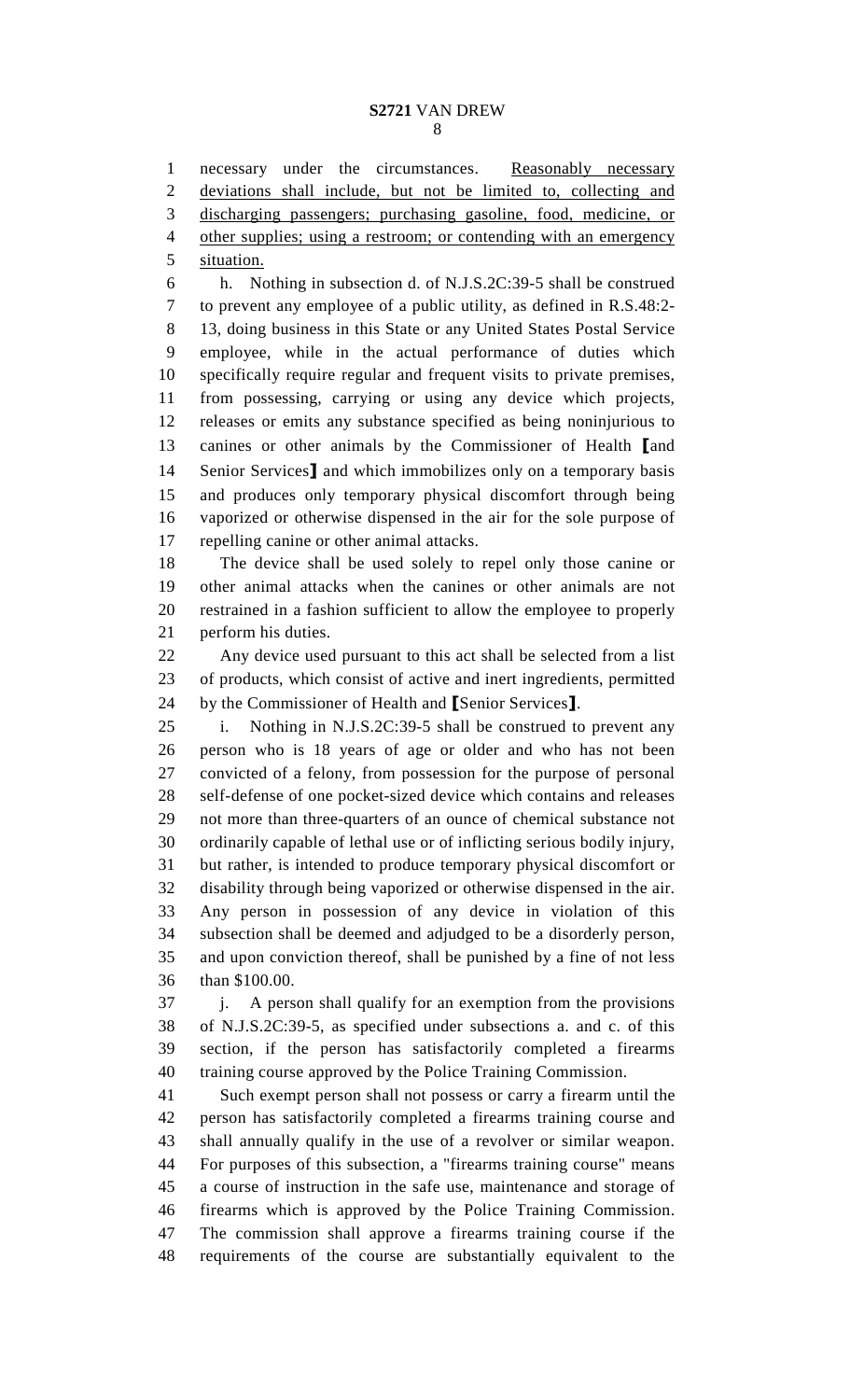1 requirements for firearms training provided by police training 2 courses which are certified under section 6 of P.L.1961, c.56 3 (C.52:17B-71). A person who is specified in paragraph (1), (2), (3) 4 or (6) of subsection a. of this section shall be exempt from the 5 requirements of this subsection.

6 k. Nothing in subsection d. of N.J.S.2C:39-5 shall be construed 7 to prevent any financial institution, or any duly authorized 8 personnel of the institution, from possessing, carrying or using for 9 the protection of money or property, any device which projects, 10 releases or emits tear gas or other substances intended to produce 11 temporary physical discomfort or temporary identification.

12 l. Nothing in subsection b. of N.J.S.2C:39-5 shall be construed 13 to prevent a law enforcement officer who retired in good standing, 14 including a retirement because of a disability pursuant to section 6 15 of P.L.1944, c.255 (C.43:16A-6), section 7 of P.L.1944, c.255 16 (C.43:16A-7), section 1 of P.L.1989, c.103 (C.43:16A-6.1) or any 17 substantially similar statute governing the disability retirement of 18 federal law enforcement officers, provided the officer was a 19 regularly employed, full-time law enforcement officer for an 20 aggregate of four or more years prior to his disability retirement and 21 further provided that the disability which constituted the basis for 22 the officer's retirement did not involve a certification that the officer 23 was mentally incapacitated for the performance of his usual law 24 enforcement duties and any other available duty in the department 25 which his employer was willing to assign to him or does not subject 26 that retired officer to any of the disabilities set forth in subsection c. 27 of N.J.S.2C:58-3 which would disqualify the retired officer from 28 possessing or carrying a firearm, who semi-annually qualifies in the 29 use of the handgun he is permitted to carry in accordance with the 30 requirements and procedures established by the Attorney General 31 pursuant to subsection j. of this section and pays the actual costs 32 associated with those semi-annual qualifications, who is 75 years of 33 age or younger, and who was regularly employed as a full-time 34 member of the State Police; a full-time member of an interstate 35 police force; a full-time member of a county or municipal police 36 department in this State; a full-time member of a State law 37 enforcement agency; a full-time sheriff, undersheriff or sheriff's 38 officer of a county of this State; a full-time State or county 39 corrections officer; a full-time county park police officer; a full-40 time county prosecutor's detective or investigator; a full-time 41 federal law enforcement officer; or is a qualified retired law 42 enforcement officer, as used in the federal "Law Enforcement 43 Officers Safety Act of 2004," Pub.L. 108-277, domiciled in this 44 State from carrying a handgun in the same manner as law 45 enforcement officers exempted under paragraph (7) of subsection a. 46 of this section under the conditions provided herein:

47 (1) The retired law enforcement officer shall make application 48 in writing to the Superintendent of State Police for approval to carry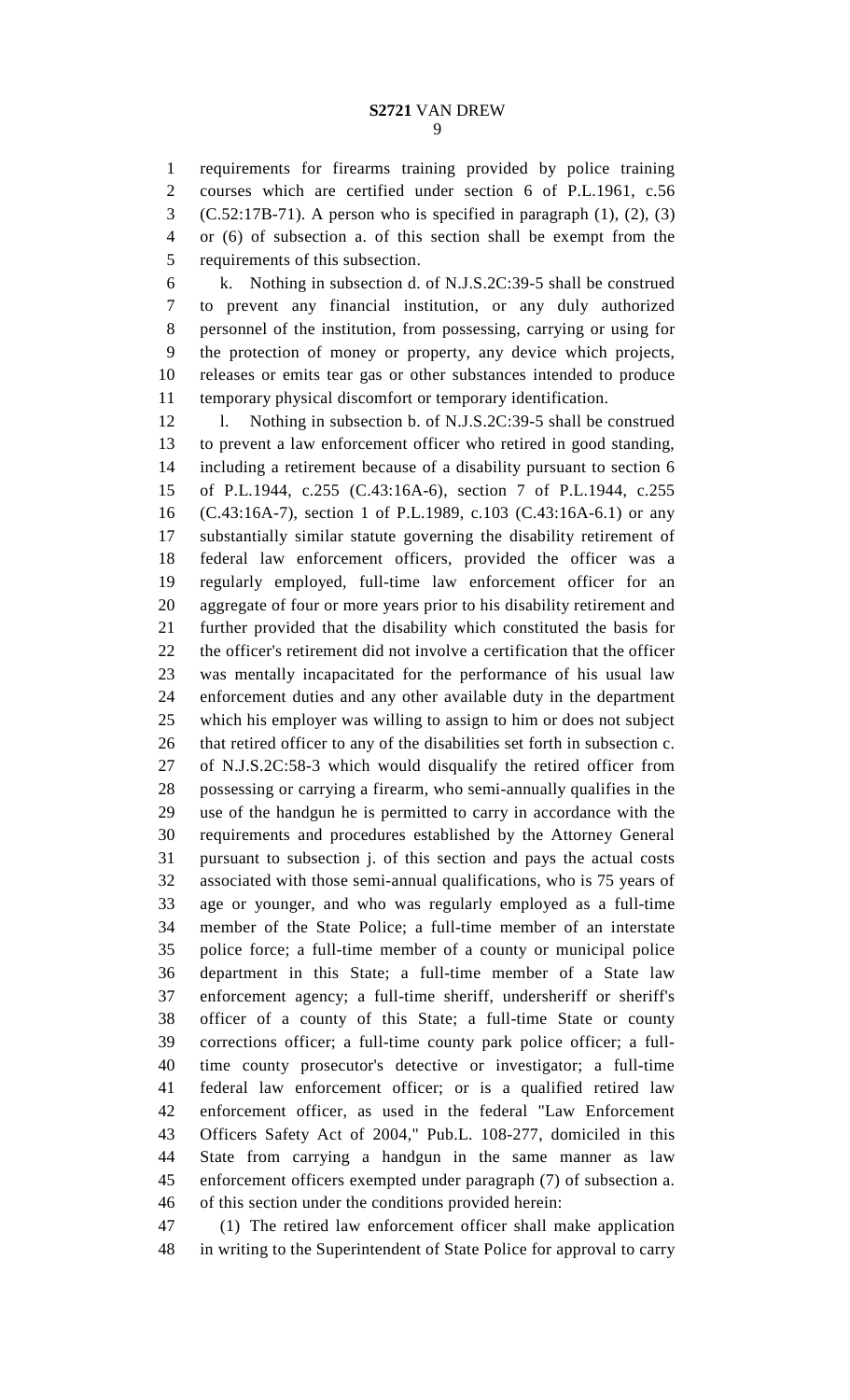1 a handgun for one year. An application for annual renewal shall be 2 submitted in the same manner. 3 (2) Upon receipt of the written application of the retired law 4 enforcement officer, the superintendent shall request a verification 5 of service from the chief law enforcement officer of the 6 organization in which the retired officer was last regularly 7 employed as a full-time law enforcement officer prior to retiring.

8 The verification of service shall include:

9 (a) The name and address of the retired officer;

10 (b) The date that the retired officer was hired and the date that 11 the officer retired;

12 (c) A list of all handguns known to be registered to that officer;

13 (d) A statement that, to the reasonable knowledge of the chief 14 law enforcement officer, the retired officer is not subject to any of 15 the restrictions set forth in subsection c. of N.J.S.2C:58-3; and

16 (e) A statement that the officer retired in good standing.

17 (3) If the superintendent approves a retired officer's application 18 or reapplication to carry a handgun pursuant to the provisions of 19 this subsection, the superintendent shall notify in writing the chief 20 law enforcement officer of the municipality wherein that retired 21 officer resides. In the event the retired officer resides in a 22 municipality which has no chief law enforcement officer or law 23 enforcement agency, the superintendent shall maintain a record of 24 the approval.

25 (4) The superintendent shall issue to an approved retired officer 26 an identification card permitting the retired officer to carry a 27 handgun pursuant to this subsection. This identification card shall 28 be valid for one year from the date of issuance and shall be valid 29 throughout the State. The identification card shall not be 30 transferable to any other person. The identification card shall be 31 carried at all times on the person of the retired officer while the 32 retired officer is carrying a handgun. The retired officer shall 33 produce the identification card for review on the demand of any law 34 enforcement officer or authority.

35 (5) Any person aggrieved by the denial of the superintendent of 36 approval for a permit to carry a handgun pursuant to this subsection 37 may request a hearing in the Superior Court of New Jersey in the 38 county in which he resides by filing a written request for such a 39 hearing within 30 days of the denial. Copies of the request shall be 40 served upon the superintendent and the county prosecutor. The 41 hearing shall be held within 30 days of the filing of the request, and 42 no formal pleading or filing fee shall be required. Appeals from the 43 determination of such a hearing shall be in accordance with law and 44 the rules governing the courts of this State.

45 (6) A judge of the Superior Court may revoke a retired officer's 46 privilege to carry a handgun pursuant to this subsection for good 47 cause shown on the application of any interested person. A person 48 who becomes subject to any of the disabilities set forth in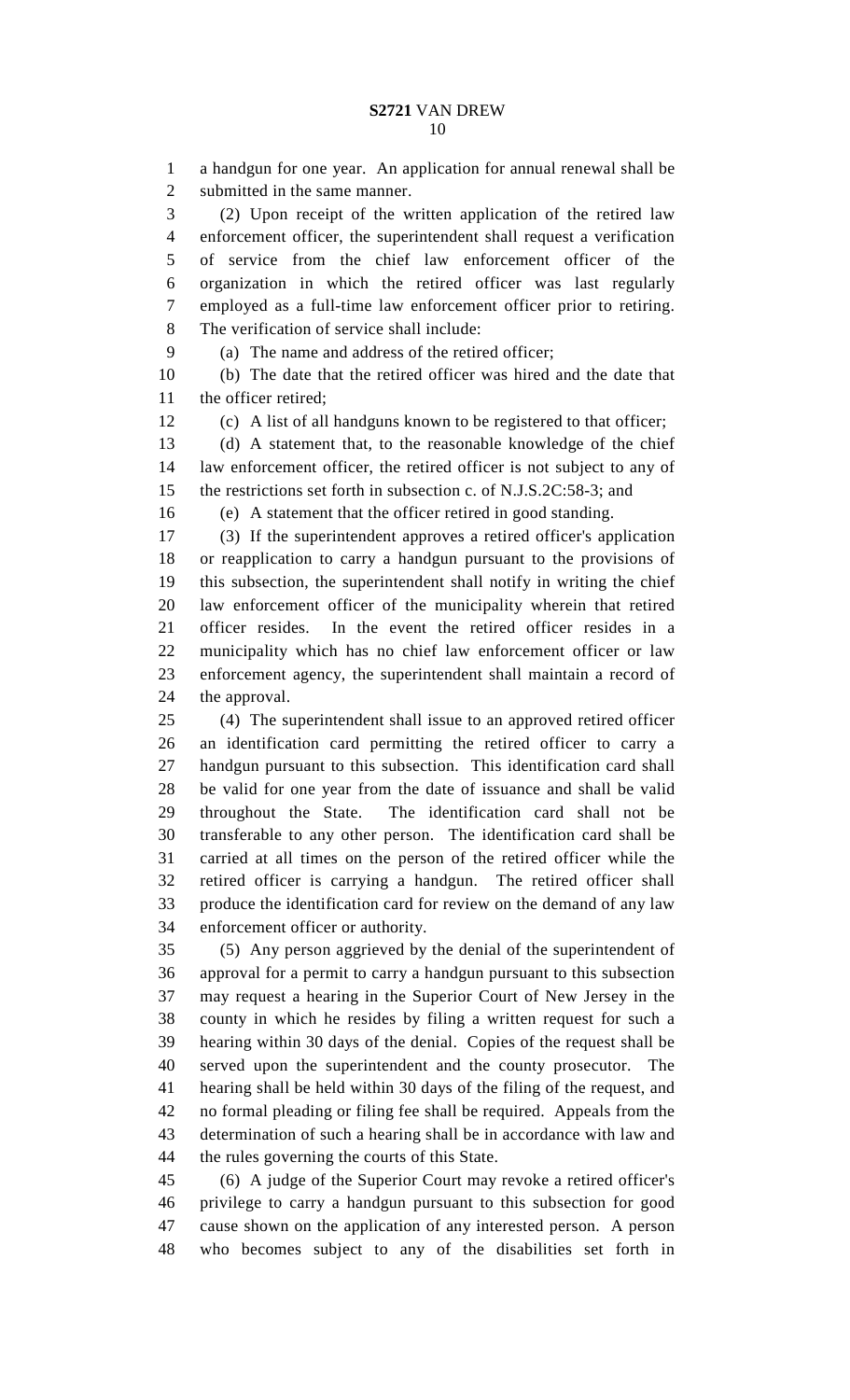1 subsection c. of N.J.S.2C:58-3 shall surrender, as prescribed by the 2 superintendent, his identification card issued under paragraph (4) of 3 this subsection to the chief law enforcement officer of the 4 municipality wherein he resides or the superintendent, and shall be 5 permanently disqualified to carry a handgun under this subsection.

6 (7) The superintendent may charge a reasonable application fee 7 to retired officers to offset any costs associated with administering 8 the application process set forth in this subsection.

9 m. Nothing in subsection d. of N.J.S.2C:39-5 shall be construed 10 to prevent duly authorized personnel of the New Jersey Division of 11 Fish and Wildlife, while in the actual performance of duties, from 12 possessing, transporting or using any device that projects, releases 13 or emits any substance specified as being non-injurious to wildlife 14 by the Director of the Division of Animal Health in the Department 15 of Agriculture, and which may immobilize wildlife and produces 16 only temporary physical discomfort through being vaporized or 17 otherwise dispensed in the air for the purpose of repelling bear or 18 other animal attacks or for the aversive conditioning of wildlife.

19 n. Nothing in subsection b., c., d. or e. of N.J.S.2C:39-5 shall 20 be construed to prevent duly authorized personnel of the New 21 Jersey Division of Fish and Wildlife, while in the actual 22 performance of duties, from possessing, transporting or using hand 23 held pistol-like devices, rifles or shotguns that launch pyrotechnic 24 missiles for the sole purpose of frightening, hazing or aversive 25 conditioning of nuisance or depredating wildlife; from possessing, 26 transporting or using rifles, pistols or similar devices for the sole 27 purpose of chemically immobilizing wild or non-domestic animals; 28 or, provided the duly authorized person complies with the 29 requirements of subsection j. of this section, from possessing, 30 transporting or using rifles or shotguns, upon completion of a Police 31 Training Commission approved training course, in order to dispatch 32 injured or dangerous animals or for non-lethal use for the purpose 33 of frightening, hazing or aversive conditioning of nuisance or 34 depredating wildlife.

- 35 (cf: P.L.2007, c.314, s.1)
- 36 37 2. This act shall take effect immediately.
- 38 39
- 
- 41

## 40 STATEMENT

42 Current law provides that a person lawfully transporting a 43 firearm or weapon in a motor vehicle may deviate from the course 44 of travel only to the extent reasonably necessary under the 45 circumstances.

46 This bill clarifies the type of situations that could constitute 47 reasonably necessary deviations. The bill provides that reasonably 48 necessary deviations are to include, but not be limited to, collecting